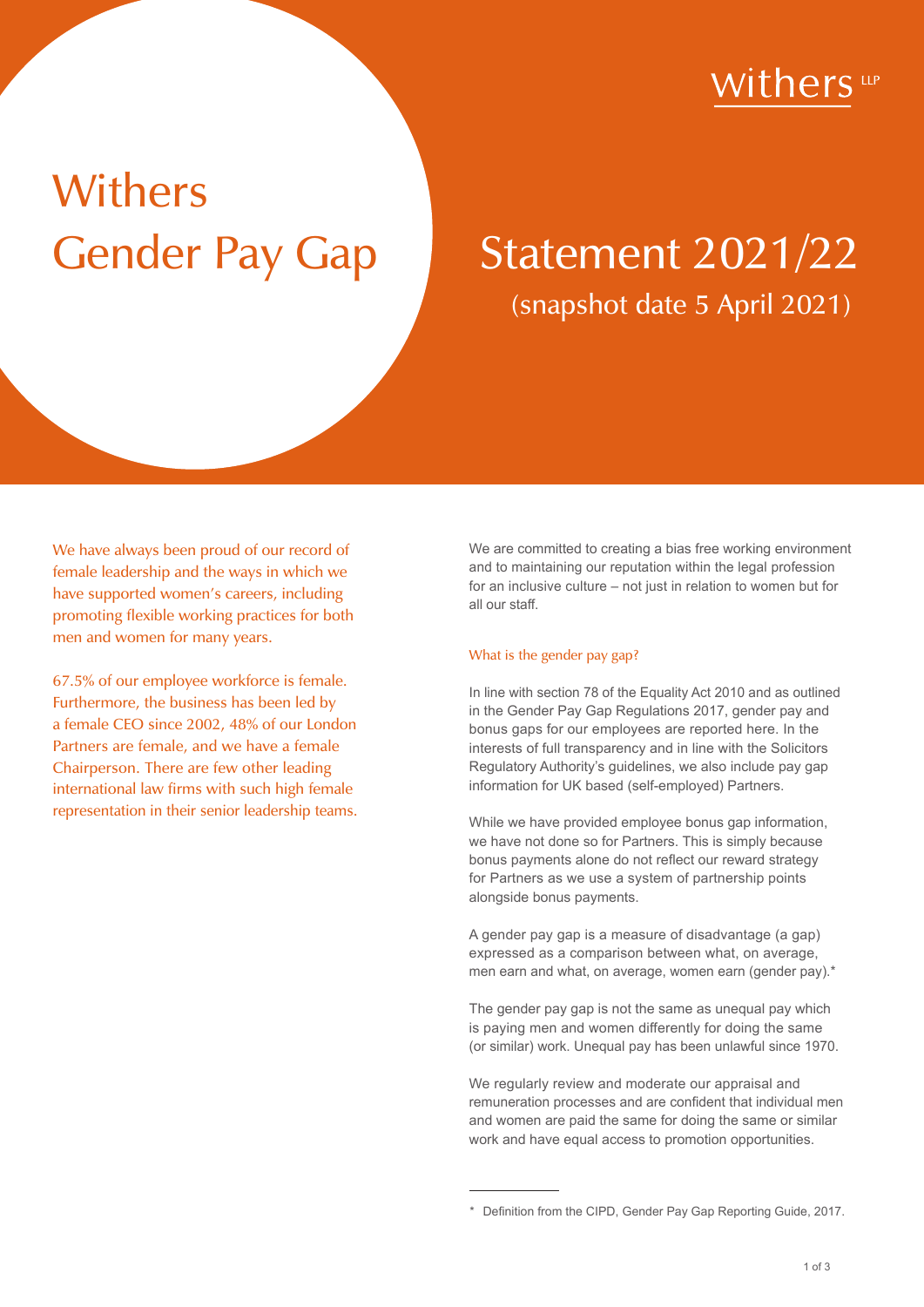#### Summary of 2021 gender pay gap data

- Our Business Services division accounts for 23% of the total<br>28.4% pay gap, with the make-up of some teams still largely<br>male. The mean pay gap for fee earners is 22.5% compared 28.4% pay gap, with the make-up of some teams still largely male. The mean pay gap for fee earners is 22.5% compared to 33.4% within business services.
- middle pay quartiles are female. In line with other law firms, our secretarial team is predominately female (and accounts for 15% of our London workforce).
- Whilst we have more females in senior roles than many other law firms, we still have more men than women in the most senior employed roles. This is due in part to retiring equity partners taking up employed Consultancy roles and in part due to all of our UK based Business Services Directors being male. Our female Chief People Officer is based in the US and therefore not included in the reporting.
- 93% are female.\*

The mean and median bonus gaps have increased from last year, despite a higher percentage of women (82.8%) receiving a bonus than men.

Our mean bonus gap is higher than our median, which is largely a result of a small number of large bonus payments being made to individuals at senior levels (whose remuneration packages are closely tied to the firm's performance and who are predominantly male) which is skewing the data. This, coupled with the high number of women in our lower paid roles, is creating the bonus gap.

#### Our priorities for the year ahead

a longer term focus is also required. We recognise that it will take time to close our gender pay gap and, whilst there are immediate actions that we can take,

We have invested in specific technology and specialist advice to provide deeper analysis and closer monitoring of the impact of our decisions on our gender pay gaps. This investment is helping us to establish an effective long term action plan to narrow our pay gaps. A diversity, equality and inclusion sub-committee of the

| Summary of 2021 gender pay gap data                                                                                                                                                                                                                                | Pay data          |                |                |
|--------------------------------------------------------------------------------------------------------------------------------------------------------------------------------------------------------------------------------------------------------------------|-------------------|----------------|----------------|
| When looking at our gender pay gap it's useful to give general<br>consideration to the distribution of men and women at different<br>levels within our business and across the legal profession. Our<br>pay gap continues to be influenced by several key factors: |                   | Mean<br>2021   | 2020           |
| • Our Business Services division accounts for 23% of the total<br>28.4% pay gap, with the make-up of some teams still largely<br>male. The mean pay gap for fee earners is 22.5% compared<br>to 33.4% within business services.                                    | Employees         | 28.4%          | 29.5%          |
| A high proportion of our workforce in our lower and lower<br>middle pay quartiles are female. In line with other law firms,<br>our secretarial team is predominately female (and accounts<br>for 15% of our London workforce).                                     | Partners**        | 11%            | 4.6%           |
| Whilst we have more females in senior roles than many other<br>law firms, we still have more men than women in the most<br>senior employed roles. This is due in part to retiring equity<br>partners taking up employed Consultancy roles and in part              |                   | Median<br>2021 | 2020           |
| due to all of our UK based Business Services Directors being<br>male. Our female Chief People Officer is based in the US and<br>therefore not included in the reporting.                                                                                           | Employees         | 40.6%          | 38.6%          |
| 15% of our workforce work part time and of those,<br>93% are female.*                                                                                                                                                                                              | Partners**        | 28.4%          | 12.8%          |
| Our Partner pay gap in London has increased, largely due to<br>the distribution of men and women through the partnership.<br>However, 67% of new partners in our London partnership in                                                                             |                   |                |                |
| 2021 were female and we have seen an increase in female<br>representation in the lower middle and upper middle quartiles.<br>The breadth of remuneration for all partners has widened.                                                                             | <b>Bonus</b> data |                |                |
| Our employee and partner median pay gaps continue to be higher<br>than the mean pay gaps because of the gender distribution in the<br>upper quartiles particularly.                                                                                                |                   | Mean<br>2021   | Median<br>2021 |
| The mean and median bonus gaps have increased from last year,<br>despite a bigher nercentage of women (82.8%) receiving a bonus                                                                                                                                    | Employees         | .8%            | $\frac{1}{2}$  |

\*\* Partner data provided is based on the 2020–21 financial year



<sup>\*</sup> The Government has specified that pay and bonus gap a period of absence such as maternity leave receive prorated pay and bonus – impacting particularly on bonus gaps reporting figures must be based on the actual amounts paid rather than the full time equivalent rates. Those who have had